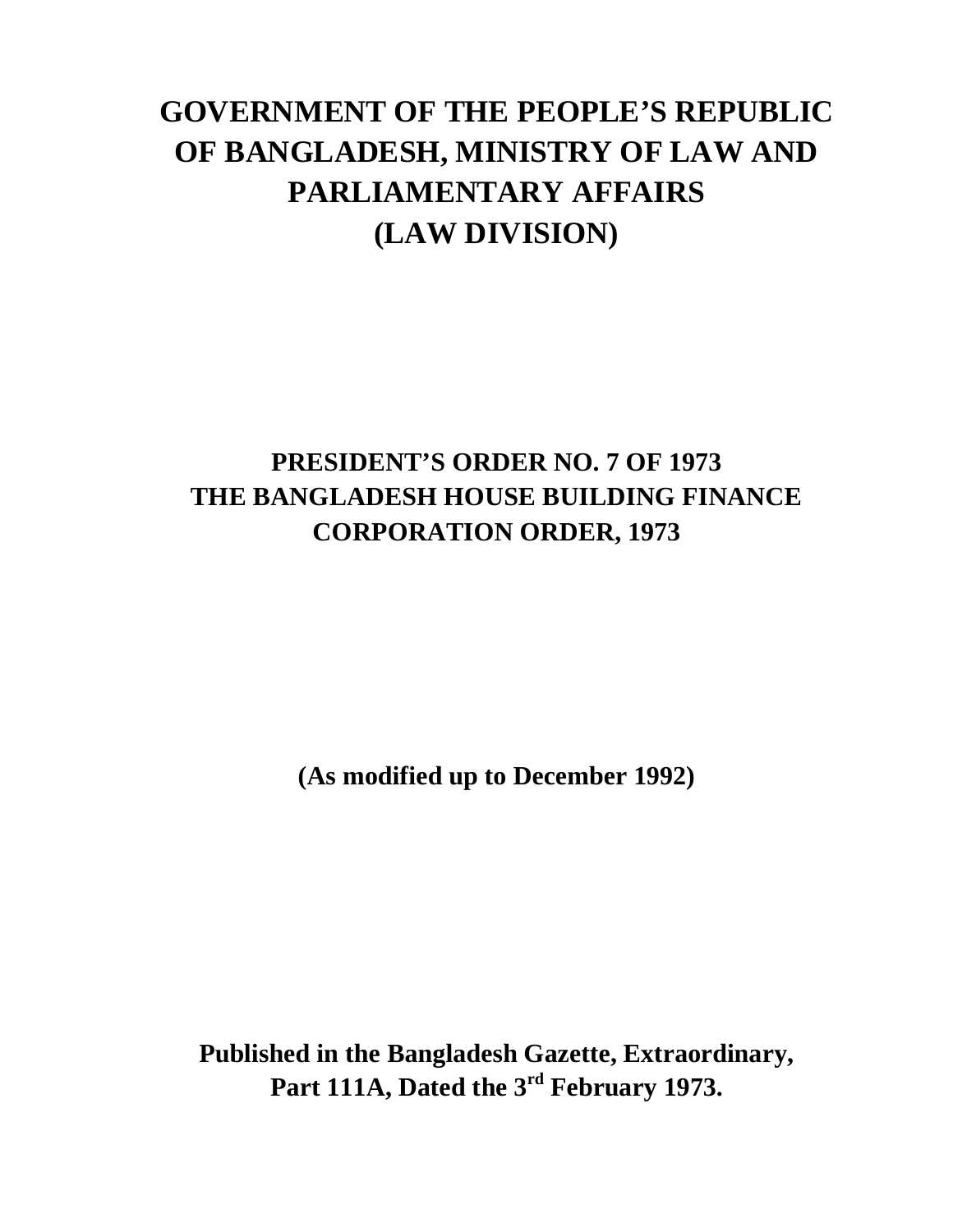Published in the Bangladesh Gazette, Extraordinary, Part 111A, Dated the 3<sup>rd</sup> February 1973.

#### **GOVERNMENT OF THE PEOPLE'S REPUBLIC OF BANGLADESH MINISTRY OF LAW AND PARLIAMENTARY AFFAIRS (LAW DIVISION)**

#### **NOTIFICATION**

No. 72-Pub-3<sup>rd</sup> February, 1973- The following Order made by the President, on the advice of the Prime Minister, of the People's Republic of Bangladesh on the  $2<sup>nd</sup>$  February, 1973, is hereby published for general information:-

#### **GOVERNMENT OF THE PEOPLE'S REPUBLIC OF BANGLADESH MINISTRY OF LAW AND PARLIAMENTARY AFFAIRS (LAW DIVISION)**

President's Order No. 7 of 1973

#### **THE BANGLADESH HOUSE BUILDING FINANCE CORPORATION ORDER, 1973**

WHEREAS it is expedient to provide for the establishment of the Bangladesh House Building Finance Corporation for the purposes of providing financial facilities for the construction, repair and remodelling of houses  $[at any place]$ <sup>1</sup> in Bangladesh.

NOW, THEREFORE, in pursuance of paragraph 3 of the Fourth Schedule to the Constitution of the People's Republic of Bangladesh and in exercise of all powers enabling him in that behalf, the President is pleased to make the following Order:-

1. (1) This Order may be called the Bangladesh House Building Finance Corporation Order, 1973.

(2) It extends to the whole of Bangladesh.

(3) It shall come into force on such date as the Government may, by notification in the official Gazette, appoint.

2. In this Order, unless there is anything repugnant in the subject or context:-

(a) "Board" means the Board of Directors of the Corporation;

(b) "Borrower" means any person or persons or body of persons whether incorporated or not to whom a loan is made by the Corporation for the construction, repair or remodelling of a house;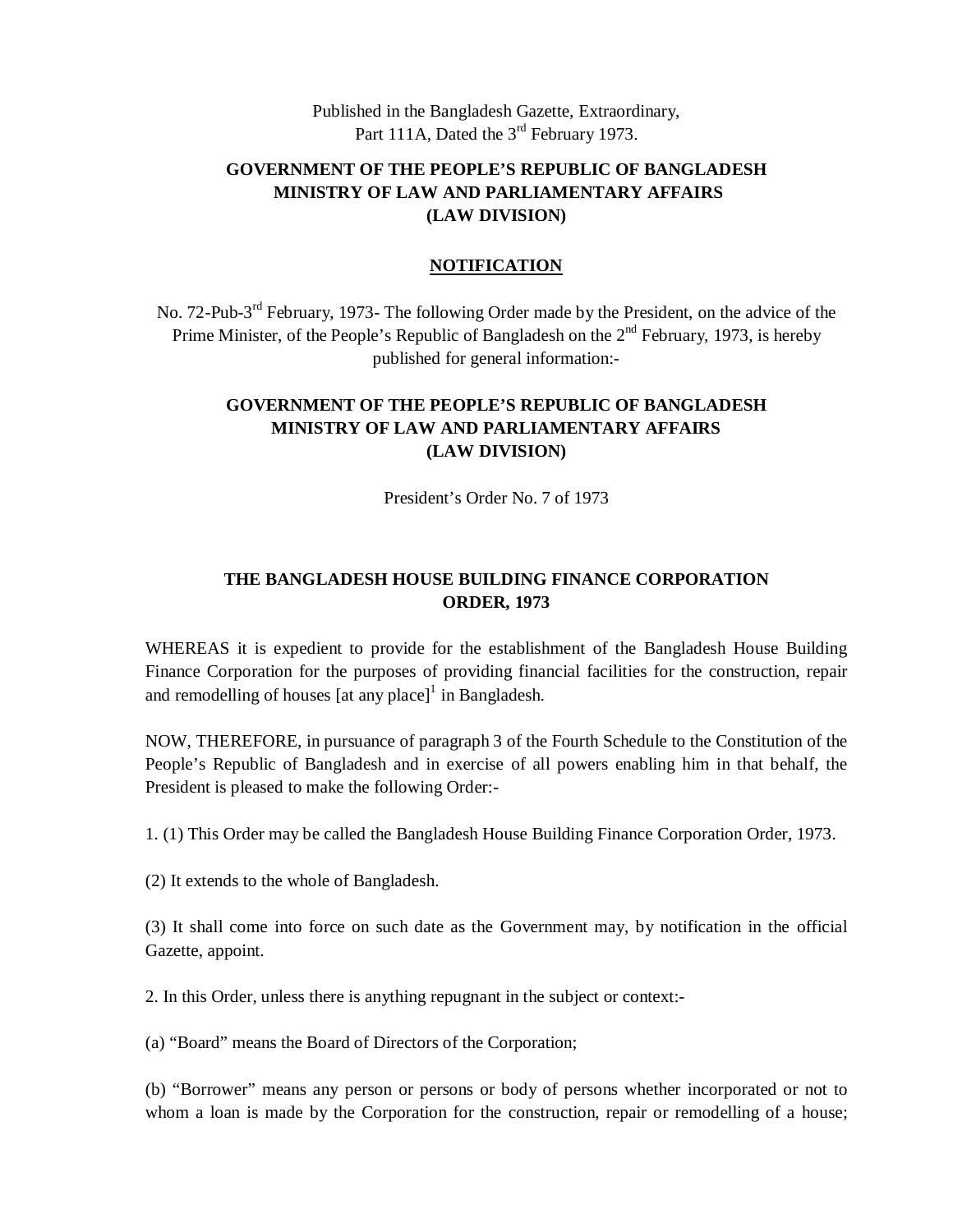(c) "Corporation" means the Bangladesh House Building Finance Corporation established under this Order;

(d) "Government" means the Government of the People's Republic of Bangladesh;

(e) "House" means any building intended for human habitation together with the land upon which it is situated and may comprise of one or more [flats, apartments or other] $1$  housing units, and structures appartment thereto;

[(ee)]2 Deleted.

(f) "Managing Director" means the Managing Director appointed under Article 6 of this Order;

(g) "Order" means the Bangladesh House Building Finance Corporation Order, 1973; and

(h) "Prescribed" means prescribed by rules or regulations under this Order.

3. (1) A Corporation to be called the Bangladesh House Building Finance Corporation shall be established as soon as may be to carry out the purposes of this Order.

(2) The Corporation shall be a body corporate by the name of the Bangladesh House Building Finance Corporation having perpetual succession and a common seal, with power, subject to the provisions of this Order, to acquire and hold property, both movable and immovable, and shall by the said name sue and be sued.

4. (1) The authorised capital of the Corporation shall be [Taka one hundred and ten crores]<sup>3</sup> to be subscribed by the Government from time to time.

(2) The Corporation shall pay to the Government interest at the rate of two percentum per annum on the capital subscribed by the Government under clause (1).

5. (1) The general direction and administration of the Corporation and its affairs shall vest in a Board of Directors which, with the assistance of the Managing Director, may exercise all powers and do all acts and things which may be exercised or done by the Corporation.

(2) The Board in discharging its functions shall act on commercial considerations and shall be guided on questions of policy by such directions as the Government, which shall be the sole judge whether a question is a question of policy, may give it.

(3) If the Board fails to carry out any direction as aforesaid, the Government may remove the Directors and, notwithstanding anything in Article 7, may appoint other persons in their place to be Directors temporarily until a fresh Board is constituted in accordance with the provisions of that Article.

6. (1) The Managing Director shall be appointed by the Government for such period and on such salary and terms and conditions of service as the Government may determine.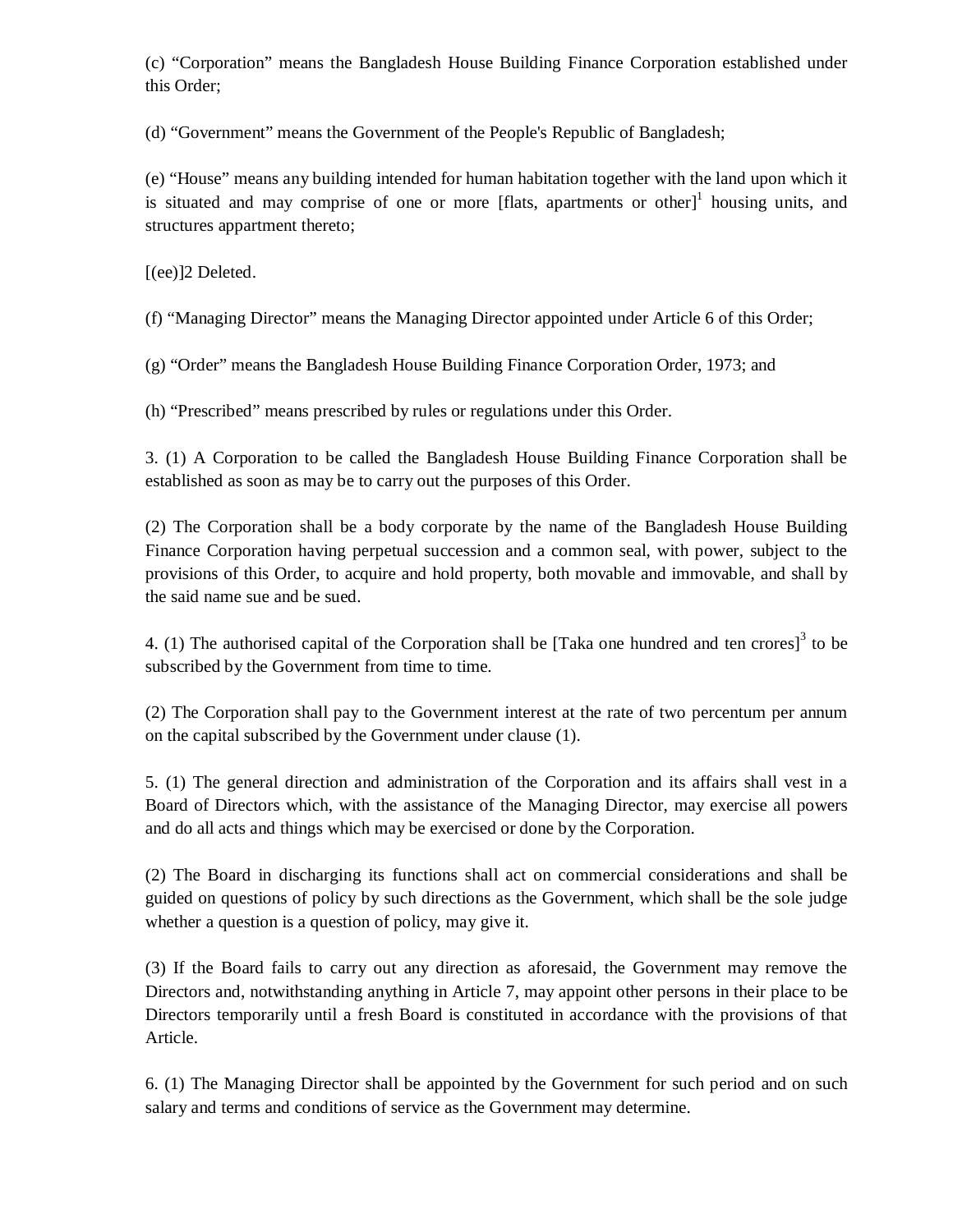(2) The Managing Director shall be the Chief Executive Officer and shall, on behalf of the Board, direct and control the whole affairs of the Corporation.

[(3) The Managing Director may sanction, in respect of each house or a unit thereof, loans not exceeding such ceiling as the Government may, from time to time, fix in this behalf and shall place before the meeting of the Board a list of all loans sanctioned by him for information.]<sup>1</sup>

(4) The Managing Director shall have authority to cancel, sanction and reduce the sanctioned amount and recall loans under Article 25.

(5) In the matters not specifically required by this Order or by rules or regulations made thereunder to be done by the Board, the Managing Director shall in relation to such matter have authority to conduct the business, control functions and manage the affairs.

7. (1) The Board shall consist of a Managing Director  $\left[1\right]^2$  and not more than five other Directors to be appointed by the Government.

(2) Until the first Board is appointed under clause (1), the Managing Director appointed under Article 6 (1) shall exercise all powers, do all acts and things as may be exercised or done by the Board.

8. (1) A Director shall hold office during the pleasure of the Government but not for a period exceeding three years.

(2) A casual vacancy in the office of a Director shall be filled in by the appointment of another Director who, subject to the provisions of clause (1), shall hold office for the unexpired period of the term of his predecessor.

(3) No act or proceeding of the Board shall be invalid merely on the ground of the existence of any vacancy, or any defect in the composition of the Board.

9. No person shall be or shall continue to be a Director who-

(a) is a salaried official of the Corporation other than the Managing Director, or

(b) is or at any time has been adjudicated insolvent, or

(c) is found to be a lunatic or of unsound mind, or

(d) is or at any time has been convicted of an offence which in the opinion of the Government is an offence involving moral turpitude, or

(e) is subject to a disqualification imposed by or under any law for the time being in force to hold any public office, or

(f) is a minor.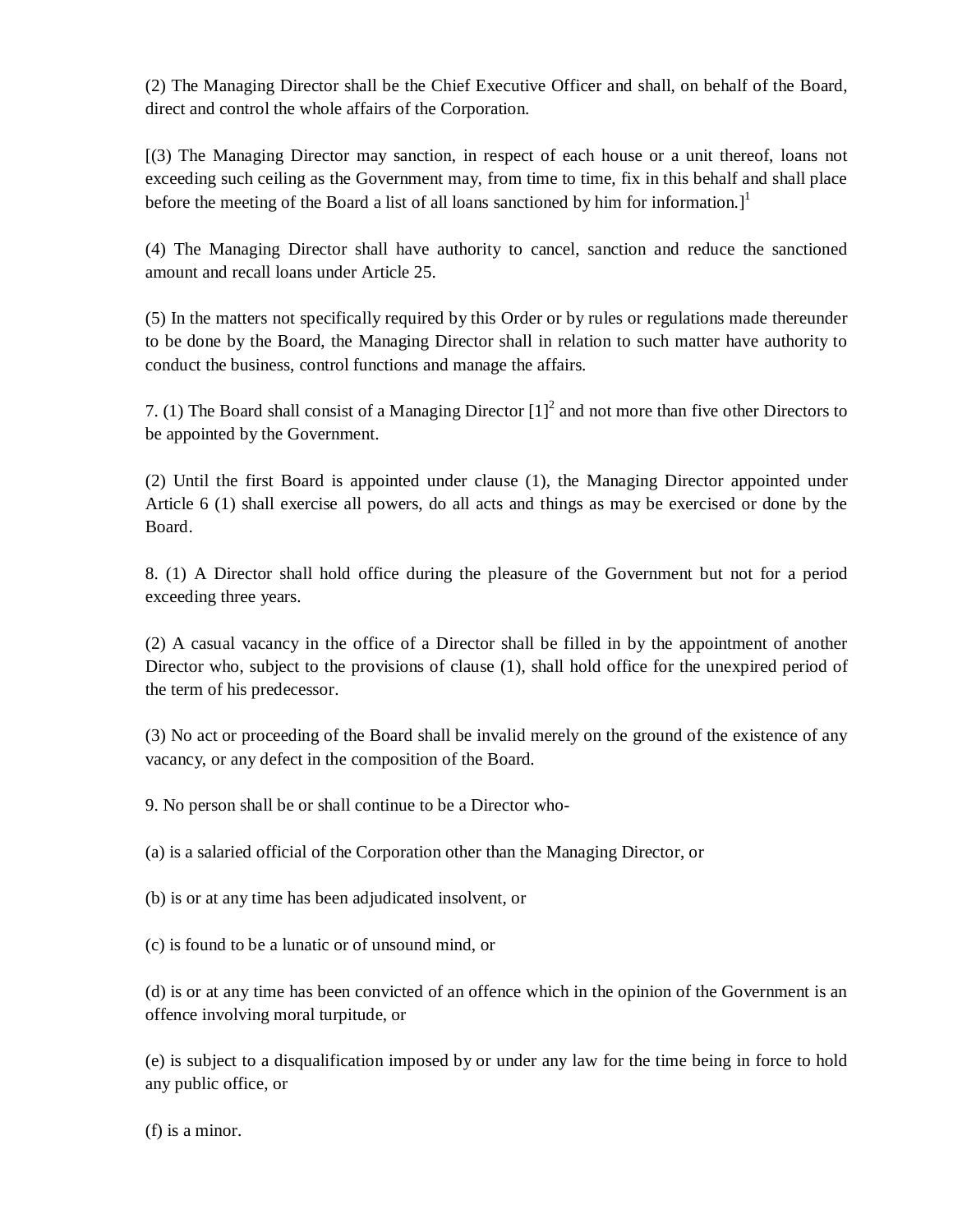10. A person shall cease to be a Director if he absents himself from three consecutive meetings of the Board without leave of absence from the Chairman.

[10A. (1) The Government shall appoint one of the Directors other than the Managing Director to be the Chairman of the Board.

(2) Subject to his continuing to hold office as Director, the Chairman shall hold office as Director and shall be eligible for re-appointment.

(3) In the event of a casual vacancy in the office of the Chairman successor shall be appointed by Government from amongst the Directors for the unexpired term or for the period of absence, as the case may be, but the person so appointed shall not hold office beyond the date of expiry of the terms of office of his predecessor.]1

11. (1) The Corporation may, [subject to other provision of this Article,] $2$  appoint or employ such persons as it considers necessary for efficient performance of its functions on such terms and conditions as it may determine.

(2) Every officer or other employee of the [House Building Finance Corporation established under the House Building Finance Corporation Act,  $1952$ <sup>3</sup> in Bangladesh shall become on the commencement of this Order, an Officer or other employee, as the case may be, of the Corporation and shall hold office or service in the Corporation on the same terms and conditions and with the same right and privileges as to Provident Fund, gratuity, pension and other matters as were enjoyed by him immediately before such commencement and shall continue to do so unless and until his employment in the Corporation is terminated or until his remuneration or terms and conditions are duly altered by the Corporation:

Provided that an officer or other employee may, within such time as may be specified by the Corporation, exercise his option to continue in the service of the Corporation:

Provided further that the Government may alter the terms and conditions of service of an officer or employee if such alteration is considered necessary for the sake of uniformity and in the interest of equity in service.

(3) Notwithstanding anything contained in any terms and conditions of services or in any award, settlement or agreement for the time being in force, the Corporation may, with the prior approval of the Government, alter the remuneration (whether by way of reduction or otherwise) and other terms and conditions of service of any officer or other employee of the Corporation, and if such alteration is not acceptable to an officer or other employee, the Corporation may terminate his employment by giving him compensation equivalent to three months' remuneration in case of a permanent officer or employee and one month's remuneration in case of temporary officer or employee.

**Explanation.**- The compensation to an officer or other employee under clause (3) shall be in addition to any pension, gratuity or other benefit to which the officer or other employee may be entitled under the terms and conditions of his service.

(4) If any question arises as to whether or not any person was an officer or other employee of the [House Building Finance Corporation established under the House Building Finance Corporation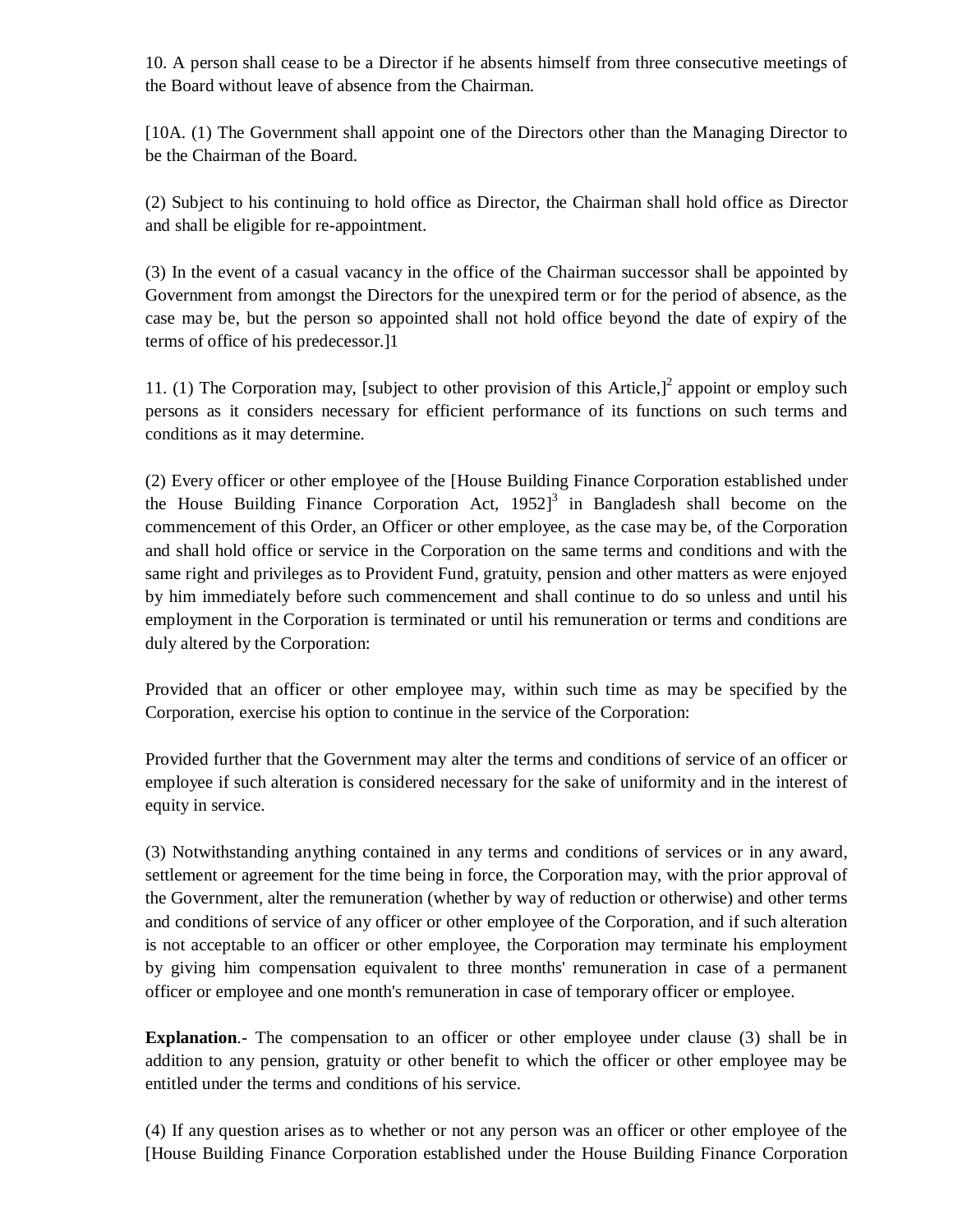Act,  $1952$ <sup>4</sup> immediately before the commencement of this Order, the question shall be referred to the Government whose decision shall be final and binding on the parties.

[(5) Notwithstanding anything contained in this Article, the Government may appoint a General Manager of the Corporation on such terms and conditions as it may determine.<sup>15</sup>

12. The Corporation may appoint a Standing Committee of experts to be called the Technical Advisory Committee to give it technical advice on schemes submitted to the Corporation for financial assistance or on any point that may be referred to the Committee by the Board.

13. (1) The meetings of the Board shall be held at such times and at such places as may be prescribed, provided that until regulations are made in this behalf such meetings shall be convened by the Chairman of the Board.

(2) To constitute a quorum at a meeting of the Board, the number of Directors present shall be three if the Board consists of [six] Directors and two if the Board consists of less than five Directors.

(3) At meetings of the Board each Director present shall have one vote and in the event of an equality of votes, the Chairman shall have a second or casting vote.

(4) No Director shall vote on any matter relating to any application for a loan in which he is directly or indirectly interested.

(5) If for any reason the Chairman is unable to be present at a meeting of the Board, a Director authorised in writing by the Chairman shall preside at the meeting, and in the absence of any such authorisation the Directors present shall elect a Chairman to preside at the meeting.

14. The non-official Director, if any, shall be paid such fees for attending meetings of the Board as may be prescribed.

15. The Corporation shall have its Head Office at Dhaka and shall establish Zonal, Regional and Sub-Regional Offices and agencies at such places as the Board, with the concurrence of the Government may determine.

16. The Corporation may open deposit accounts with any bank or banks as may be decided by the Managing Director.

17. The Corporation may invest its funds in such securities or in such other manner as may be prescribed and may sell or mortgage such securities.

18. (1) The Corporation may, with the prior approval of the Government, raise funds for the purpose of raising its own capital by issuing bonds and debentures carrying interest at such rates as may be approved by the Government:

Provided that the total amount due by the Corporation on such bonds and debentures and on other liabilities, contingent or otherwise of the Corporation, shall not at any time be allowed to exceed [fifteen]<sup>2</sup> times aggregate amount of the paid-up share capital and the reserve fund of the Corporation.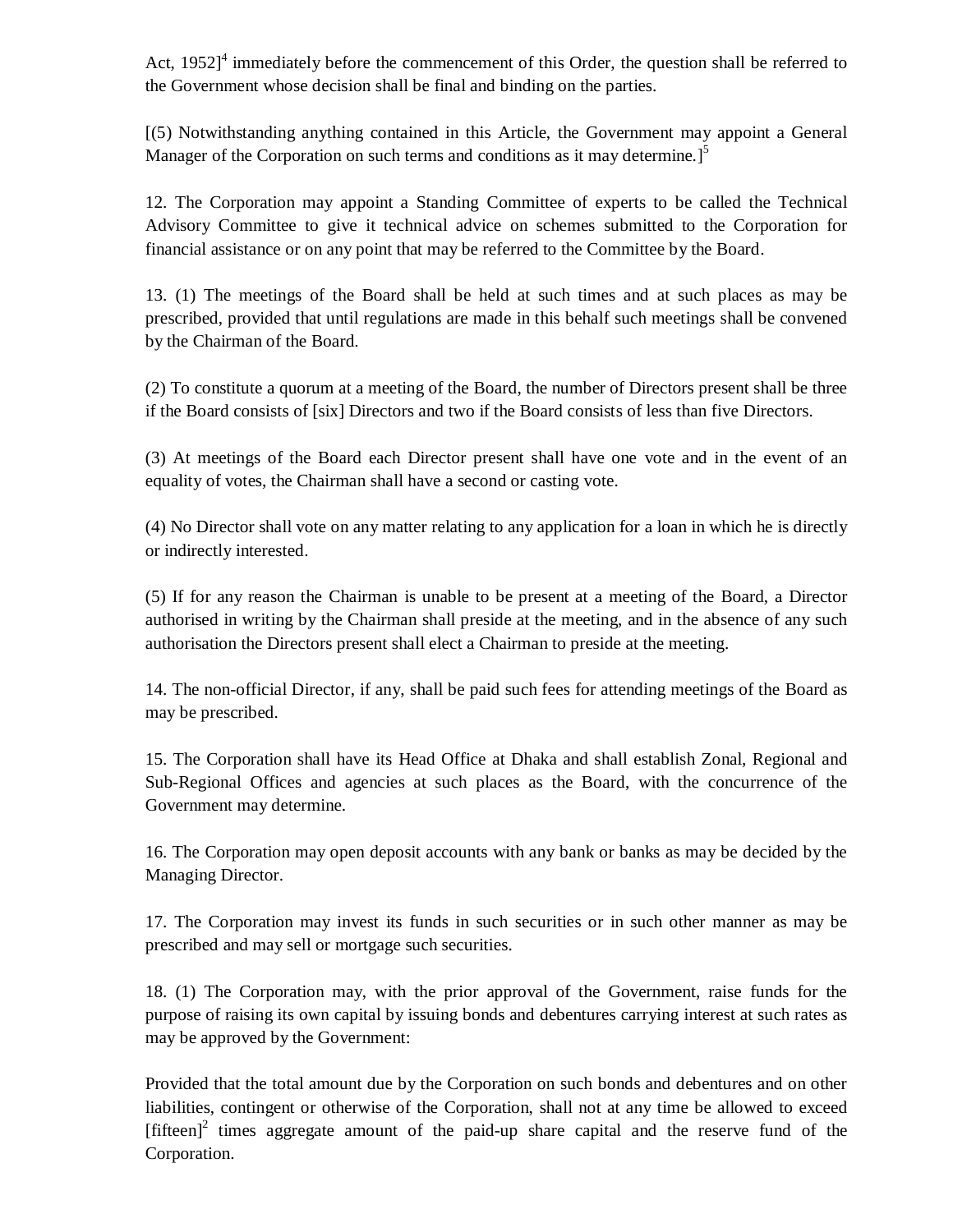(2) The repayment of the principal and the payment of interest due on the bonds and debentures issued by the Corporation shall be guaranteed by the Government.

19. (1) The Corporation may accept deposits on such terms and conditions as may be approved by the Government.

(2) The Corporation may accept loan from the Government on such terms and conditions as may be determined by it.

20. Subject to the provisions of this Order, the Corporation may grant loans to borrowers for the purpose of constructing, repairing and remodelling houses.

21. (1) No loan shall be made unless it is fully secured by a mortgage, hypothecation or assignment of the land and the house to be constructed, repaired or remodelled thereon or by such other immovable or movable property of the borrower or of his surety or of both as may be prescribed:

Provided that where the land on which it is proposed to construct, repair or remodel the house is held by the borrower not as owner but as mortgagee, lessee, sub-lessee or in any other capacity, then, notwithstanding anything to the contrary contained in any other law for the time being in force, loan may be made against the security of such land and the house to be constructed, repaired and remodelled thereon.

(2) All loans shall be made in suitable instalments concomitant with the construction, repair or remodel of the house.

(3) No property shall be accepted as security unless it is free from all encumbrances and charges, and it shall be one of the terms upon which the loan shall be made that the property and the house in respect of which the loan is made shall not be sold or charged without the prior approval of the Corporation [and any sale, transfer made or charge or encumbrance created without the approval of the Corporation in respect of such property shall be null and  $\text{void}$ .

(4) Notwithstanding anything contained in clause (3), the Corporation may, subject to the maximum limit prescribed in Article 22, grant additional loans to any borrower on the security of any property already mortgaged with the Corporation, and offered by that borrower and accepted by the Corporation as security for the purpose.

(5) No loan shall be made to any borrower unless he or where the borrower is more than one person any one or more of such persons is a member of an approved Housing Society, or unless the borrower satisfies the Corporation that the terms upon which he had acquired the land on which the house was to be constructed, repaired or remodelled, or the terms of the lease under which the land was made available were satisfactory and that the area in which the house was to be situated had been adequately planned.

(6) No loan shall be made unless the Corporation is satisfied-

(a) that the borrower will be able to provide the necessary funds which added to the loan made by the Corporation, will cover the entire cost of the construction, repairing or remodelling of the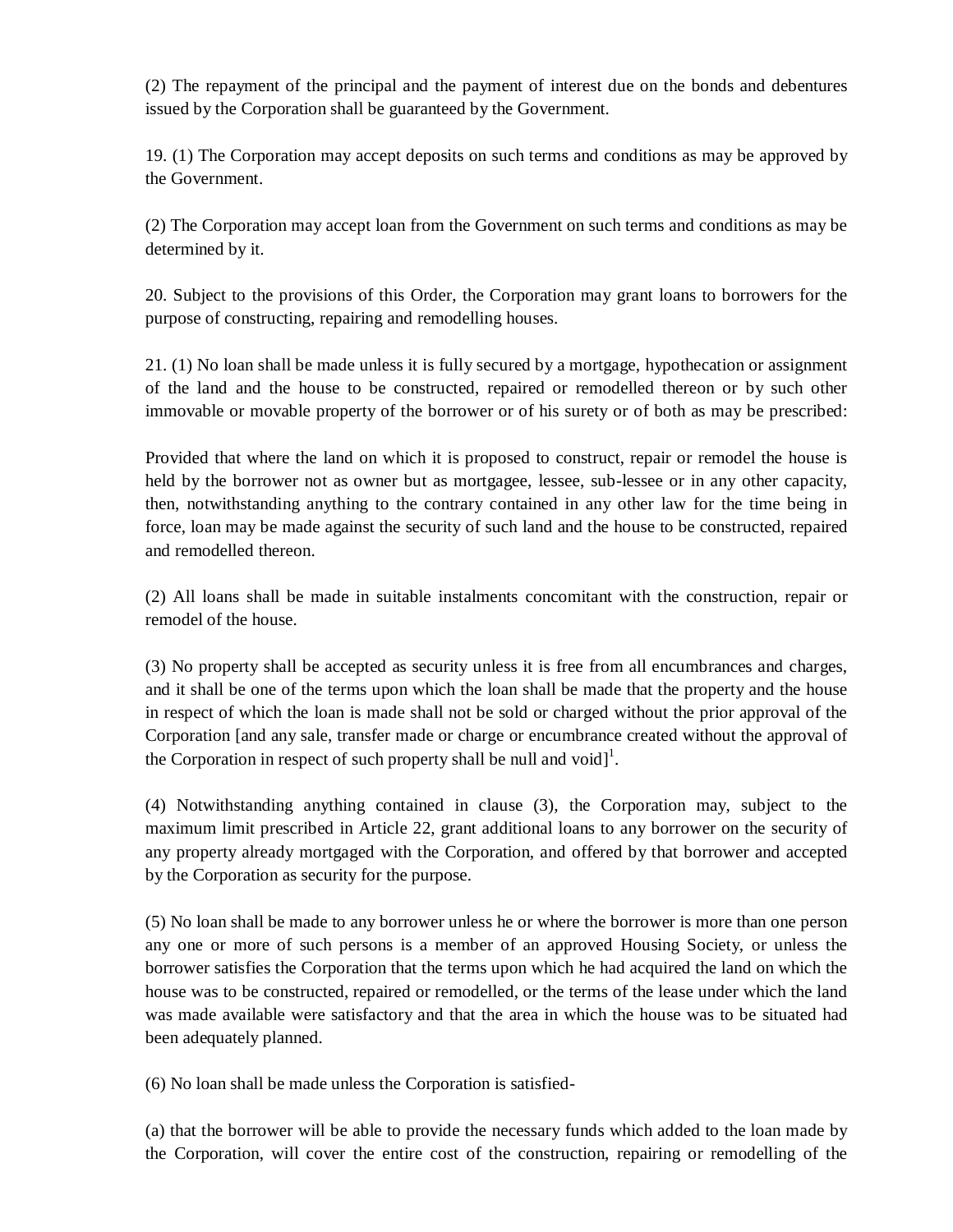house;

(b) that the borrower or his surety or both as the case may be and where the borrower is more than one person, any one or more of such persons or their sureties, will have sufficient means to repay the loan during the prescribed period in the prescribed manner;

(c) that adequate care has been taken to ensure that the house would be of an economical and suitable design and of a sound construction, and of a type which would assure a minimum of practicable expenditure for repairs and maintenance during the term of the loan.

(7) Before accepting any movable or immovable property as security, due allowance shall be made for depreciation and probable fall in value and whenever such property is found to fall in value below the margin allowed additional security shall be obtained.

(8) The loan shall be repayable in monthly instalments sufficient to cover the principal and the interest in such manner as may be prescribed.

(9) No loan shall be given for a period exceeding  $[32]^2$  years.

(10) The rate of interest chargeable on loans paid by the Corporation shall be determined by the Government from time to time.

(11) Every agreement between the borrower and the Corporation shall provide for the period within which the construction, repairing or remodelling of the house shall be commenced and completed.

(12) No information given by any person applying for financial assistance and communicated to any of the Directors or employees of the Corporation shall be disclosed by or used by such Directors or employees except for the lawful purposes of the Corporation without the written consent of such such person.

(13) No loan shall be given to any [borrower unless  $he$ ]<sup>1</sup> conforms to such conditions as may be prescribed.

[22. The Corporation shall not grant any loan of an amount which is less than Taka two thousand or of an amount which is, subject to such ceiling as the Government may, from time to time, fix in this behalf, more than that required to meet the cost of construction, repairing or remodelling of a house or a unit thereof.] $<sup>2</sup>$ </sup>

23. (1) The Corporation shall make such agreements with borrowers as it may deem necessary or expedient to safeguard its interest.

(2) The Corporation may require the borrower to pay application and inspection fees at such rates as may be prescribed.

24. The Corporation shall not---

(a) accept any deposits except as provided by this Order;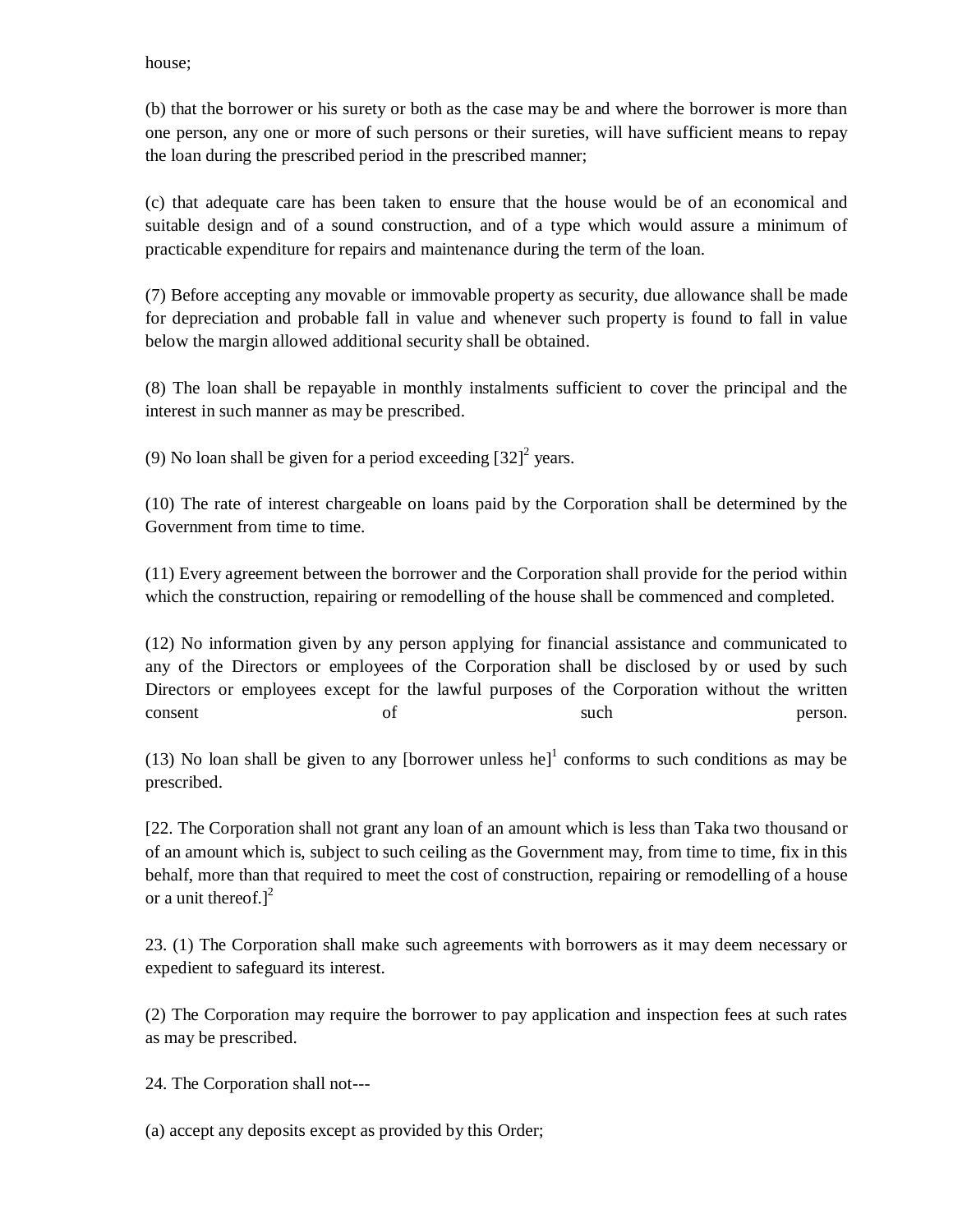(b) subscribe directly to the shares or stock of any company; or

(c) undertake construction, repairing or re-modelling of houses except with prior approval of the Government. Provided that nothing in clause (b) shall affect the right of the Corporation to acquire the shares or stock of any company accepted as security from the borrower.

25. Notwithstanding any agreement to the contrary, the Corporation may by notice require any borrower to whom it has granted any loan or his surety forthwith to repay the loan in full.

(a) if the borrower or his surety defaults in payment of loan;  $[-\cdots]$ <sup>3</sup>

(b) if it is found that the loan was obtained by information supplied by the borrower or his surety which was false or misleading in any material particular; or

(c) if the borrower has committed a breach of the terms of his agreement with the Corporation relating to the loan; or

(d) if the loan is not being utilised for the purpose for which it was made; or

(e) if the house is not constructed or as the case may be, repaired or remodelled within the period allowed in the agreement between the borrower and the Corporation and the failure is not due to causes beyond the control of the borrower;

(f) if there is a reason to apprehend that the borrower or his surety will be unable to pay his debts or may go into liquidation;

(g) if the property pledged, mortgaged, hypothecated or assigned to the Corporation as security for the loan is not kept in a proper condition by the borrower or his surety or if the property has depreciated in value by more than the prescribed percentage and the borrower is unable to give additional security to the satisfaction of the Corporation; or

(h) if without the permission of the Board, the house, land or other mortgaged property as security for the loan is in any way disposed of or charged by the borrower or his surety; or

(i) if for any other reason, it is necessary in the opinion of the Board to do so in order to protect the interest of the Corporation.

26. (1) When a borrower or his surety makes default in repayment  $[----]$ <sup>1</sup> or otherwise fails to comply with the terms of the agreement or letter of guarantee with the Corporation, the Corporation notwithstanding the provisions of any other law may, without the intervention of any Court, sell any property pledged, mortgaged, hypothecated or assigned by the borrower or his surety, to the Corporation by way of security.

(2) Any transfer of property made by the Corporation in exercise of its powers under clause (1)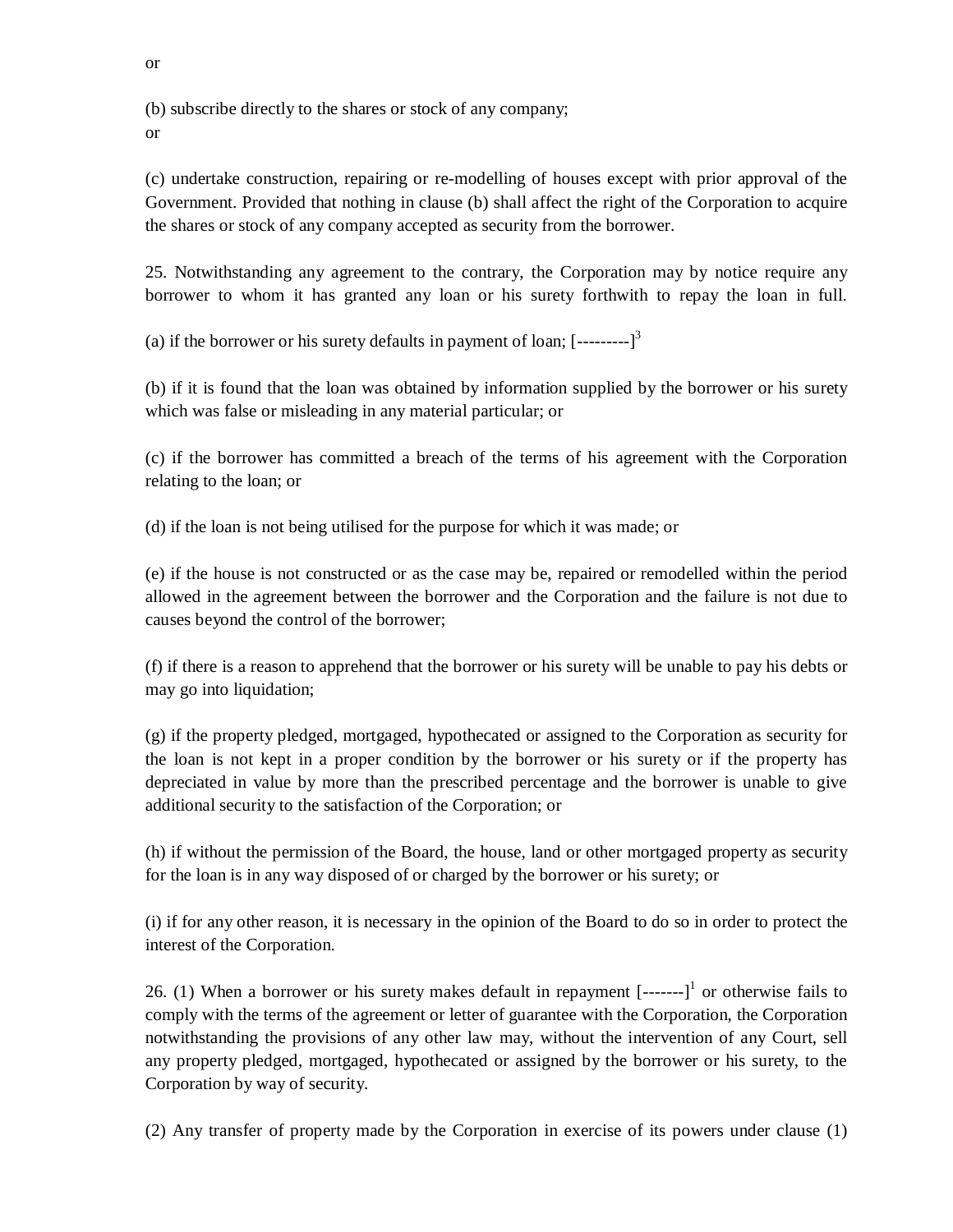shall vest in the transferee all rights in or to the property transferred as if the property had been sold to the transferee by the owner.

(3) All sums due to the Corporation from the borrower or his surety shall be recoverable as arrears of land revenue.

27. (1) Where by reason of the breach of any agreement by the borrower the Corporation becomes entitled to require the immediate payment of the amount due by the borrower to the Corporation, any officer of the Corporation authorised generally or specially by the Board in this behalf may apply to the District Judge within the local limits of whose jurisdiction the borrower's house is situated for any one or more of the following reliefs, namely:-

(a) an order for the sale of any property or properties pledged, mortgaged, hypothecated or assigned to the Corporation as security for the sums due by the borrower;

(b) for an injunction restraining the borrower or his surety from in any manner removing, transferring or disposing of any of the properties referred to in sub-clause (a);

(c) for an ad-interim attachment attaching the properties referred to in sub-clause (a) above and such other properties of the borrower or his surety as in the opinion of the District Judge were sufficient to cover the claim of the Corporation against the borrower including costs and interest.

(2) An application under clause (1) shall state the nature and extent of the liability of the borrower and his surety to the Corporation, the grounds on which it is made and such other particulars as may be prescribed.

(3) The District Judge may if he thinks fit hear the applicant and where the reliefs mentioned in sub-clauses (b) and (c) of clause (1) are prayed for in the application shall pass ad-interim orders granting such reliefs as in the opinion of the District Judge are sufficient to safeguard the full claim of the Corporation against the borrower.

(4) At the time of passing his orders under clause (3) the District Judge shall order notice of the application to issue to the borrower and his surety together with copies of the applications, the order passed by the District Judge under clause (3), and any evidence which may have been recorded at the time of the order under clause (3), calling upon the borrower and his surety to show cause on a date to be specified in the notice, why the interim orders passed should not be confirmed and the reliefs sought in the application be granted.

(5) If no cause is shown on or before the date specified in the notice under clause (4), the District Judge shall dispose of the application.

(6) If the borrower and his surety appear and show cause, the District Judge shall grant them and the Corporation reasonable opportunity to produce their evidence relating to the reliefs claimed in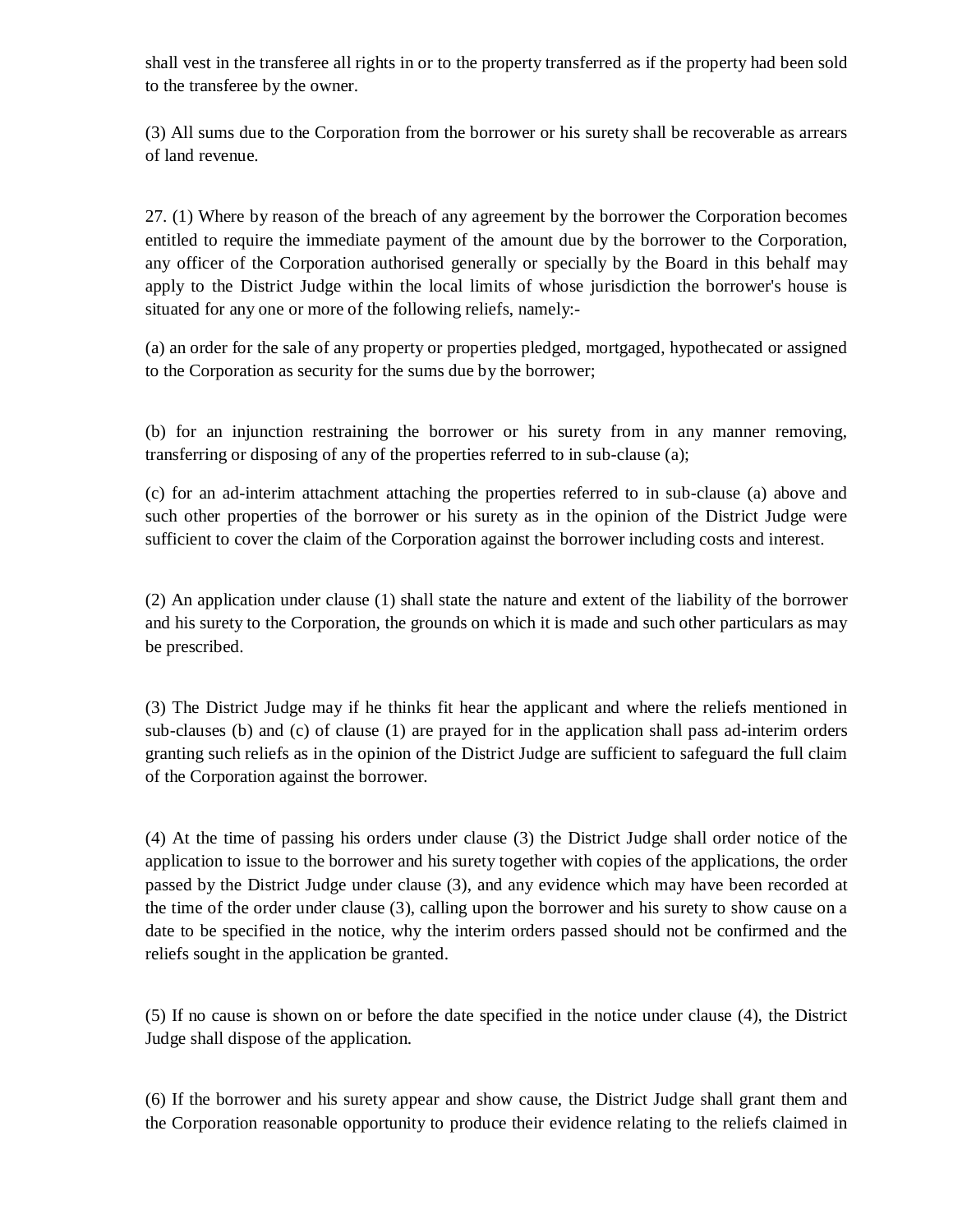the application, and after considering such evidence and hearing the parties, the District Judge shall pass his orders disposing of the application.

(7) When passing his order under clause (5) or clause (6), the District Judge shall------

(a) record his finding as to the amount due by the borrower to the Corporation, and the interest payable thereon;

(b) direct or refuse to direct the sale of the properties attached;

(c) confirm, discharge or vary any ad-interim orders passed restraining the borrower and his surety or attaching their properties; and

(d) pass any other incidental orders.

(8) No order passed by the District Judge ordering the release of any property of the borrower or his surety from attachment shall be given effect to until after the expiry of 30 days from the date of that order except with the written consent of the Corporation, or where an appeal has been preferred to the High Court Division, under the orders of the High Court Division.

(9) An order under this Article for the attachment or sale of property shall be carried into effect as far as may be in the manner provided in the Code of Civil Procedure, 1908, for the attachment or sale of property in execution of a decree as if the Corporation were the decree-holder.

(10) Any party aggrieved by an order under clause (5) or clause (6) may within thirty days from the date of the order appeal to the High Court Division, and upon such appeal the High Court Division may after hearing the parties pass such orders as it thinks proper.

28. The Corporation shall be deemed to be a Bank for the purposes of the Bankers Books Evidence Act, 1891.

29. After making provision for bad and doubtful debts, depreciation of assets and any other matters which are usually provided for by a banker, the Corporation may out of its net annual profits establish a Reserve Fund or Funds, and any surplus remaining thereafter shall be paid to the Government.

[29A. For purposes of the Income Tax Act, 1922 (XI of 1922), the Corporation shall be deemed to be a Company within the meaning of that Act, and shall be liable to income-tax and super-tax accordingly on its income, profits and gains:

Provided that any sum paid by the Government under any guarantee given in pursuance of clause (2) of Article 18, shall not be treated as part of the income , profits and gains of the Corporation,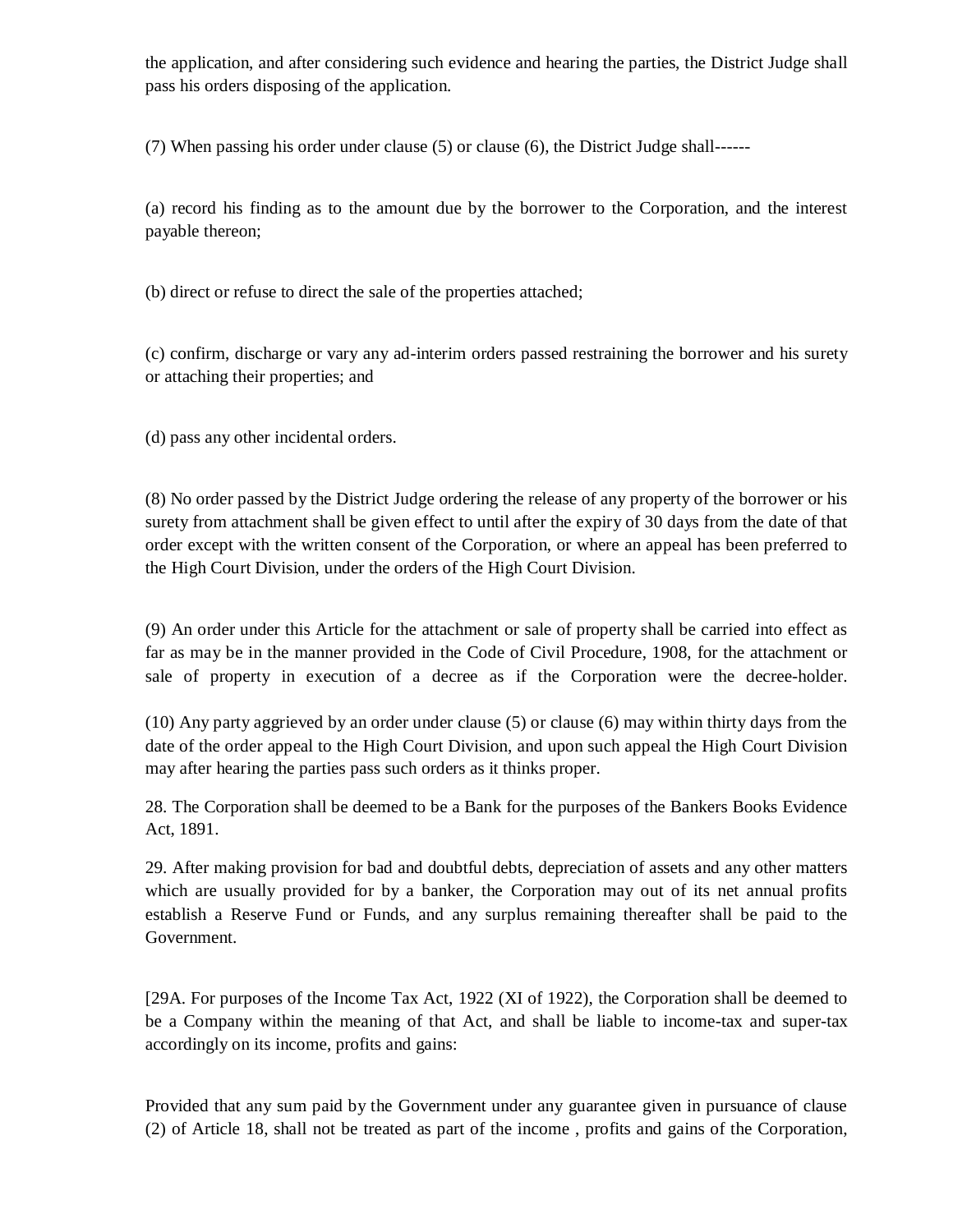and any interest on debentures or bonds paid by the Corporation out of such sum shall not be treated as expenditure incurred by it.] $\left| \right|$ 

30. (1) The accounts of the Corporation shall be audited by not less than two auditors being chartered accountants within the meaning of Chartered Accountants Ordinance, 1961 , who shall be appointed by the Government in consultation with the Comptroller and Auditor-General of Bangladesh, on such remuneration, to be paid by the Corporation, as the Government may fix, and the Comptroller and Auditor-General shall have the power to give directions to the auditors in regard to the extent and method of their audit subject to the provisions of the Companies Act, and to prescribe the forms of accounts to be maintained by the Corporation consistent with the requirements of that Act.

(1A) Notwithstanding the provisions of the preceding clause, the Comptroller and Auditor-General, where the Government is required to make any payment on account of a guarantee given by it under clause (2) of Article 18, shall, and in other cases may, either of his own motion or upon a request received in this behalf from the Government, undertake such audit of the accounts of the Corporation at such time as may be considered necessary and the Corporation shall, at the time of such audit, produce the account books and connected documents at such place or places as the Comptroller and Auditor-General may fix, and furnish such explanations and information as the Comptroller and Auditor-General or an officer or officers authorised by him in this behalf may ask for.

(2) Every auditor appointed under clause (1) shall be given a copy of annual balance-sheet of the Corporation and shall examine it together with the accounts and vouchers relating thereto, and shall have a list delivered to him of all books kept by the Corporation, and shall at all reasonable times have access to the books, accounts and other documents of the Corporation and may in relation to such account examine any Director or officer of the Corporation.

(3) The auditors shall report to the Government upon the annual balance-sheet and accounts and in their report they shall state whether in their opinion the balance-sheet is a full and fair balance-sheet containing all necessary particulars and properly drawn up so as to exhibit a true and correct view of the state of the Corporation's affairs, and in case they have called for any explanation or information from the Board, whether it has been given and whether it is satisfactory.

(4) The Government may at any time issue directions to the auditors requiring them to report to it upon the adequacy of measures taken by the Corporation for the protection of the interests of the Government and of the creditors of the Corporation or upon the sufficiency of their procedure in auditing the affairs of the Corporation, and may at any time enlarge or extend the scope of the audit or direct that a different procedure in audit be adopted or that any other examination be made by the auditor if in its opinion the public interest so requires.

31. (1) The Corporation shall furnish to the Government within ten days of the date to which the statement relates, a statement in the prescribed form of its assets and liabilities as they stand at the close of business on the last Friday of each month, or if that day is a public holiday under the Negotiable Instruments Act, 1881, then as they stand at the close of business on the preceding working day.

(2) The Corporation shall furnish in the prescribed form to the Government such returns and statements at such intervals as the Government may require from time to time.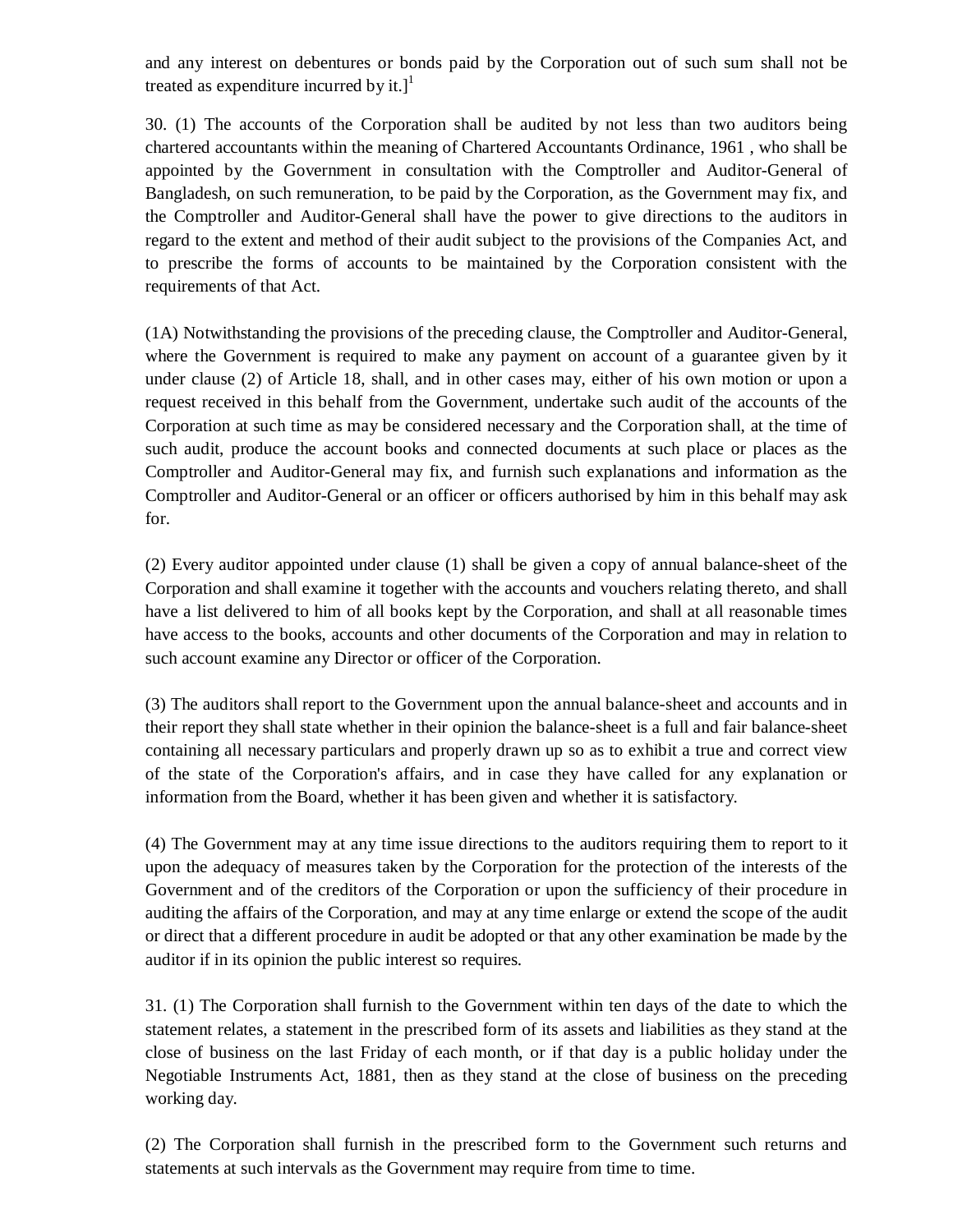(3) The Corporation shall furnish to the Government within two months of the close of the financial year an audited statement in the prescribed form of its assets and liabilities as they stand at the close of that year together with a profit and loss account for the year and a report on the working of the Corporation during the year, and copies of the said statement, account and report shall be published in the official Gazette and shall be laid before the Parliament.

32. No provision of law relating to the winding up of companies or Corporation shall apply to the Corporation and the Corporation shall not be wound up save by order of the Government and in such manner as it may direct.

33. (1) Every Director shall be indemnified by the Corporation against all losses and expenses incurred by him in the discharge of his duties except such as are caused by his own wilful act or default.

(2) A Director shall not be personally responsible for the acts of any other Director or of any officer or servant of the Corporation for any loss or expense resulting to the Corporation by reason of the insufficiency or deficiency in value of or title to any property or security acquired or taken on behalf of the Corporation, or by the wrongful act of any person under a liability to the Corporation, or by anything done by him in good faith in the execution of the duties of his office.

34. Every Director, auditor, officer or servant of the Corporation shall, before entering upon his duties, make a declaration of fidelity and secrecy in the form set out in the Schedule to this Order.

35. (1) Whoever wilfully makes a false statement or knowingly makes use of any false statement for the purpose of obtaining a loan from the Corporation or of inducing the Corporation to accept security of any form or kind shall be punishable with imprisonment for a term which may extend to two years, or fine which may extend to two thousand Taka or with both.

(2) Whoever without the consent in writing of the Corporation uses the name of the Corporation in any prospectus or advertisement shall be punishable with imprisonment for a term which may extend to six months, or with fine which may extend to one thousand Taka or with both.

(3) Whoever being a Director, auditor, officer or servant of the Corporation contravenes his declaration of fidelity and secrecy shall be punishable with imprisonment for a term not exceeding six months or with fine which may extend to one thousand Taka or with both.

(4) Whoever being a member of the Board discloses or uses for a purpose not connected with the discharge of his duties as a member of the Board any information supplied to the Corporation or to the Board by a person applying for financial assistance shall be punishable with imprisonment for a term which may extend to six months or with fine which may extend to one thousand Taka or with both.

(5) No Court shall take cognizance of any offence punishable under this Order otherwise than on a complaint in writing signed by an officer of the Corporation authorised by the Board in this behalf.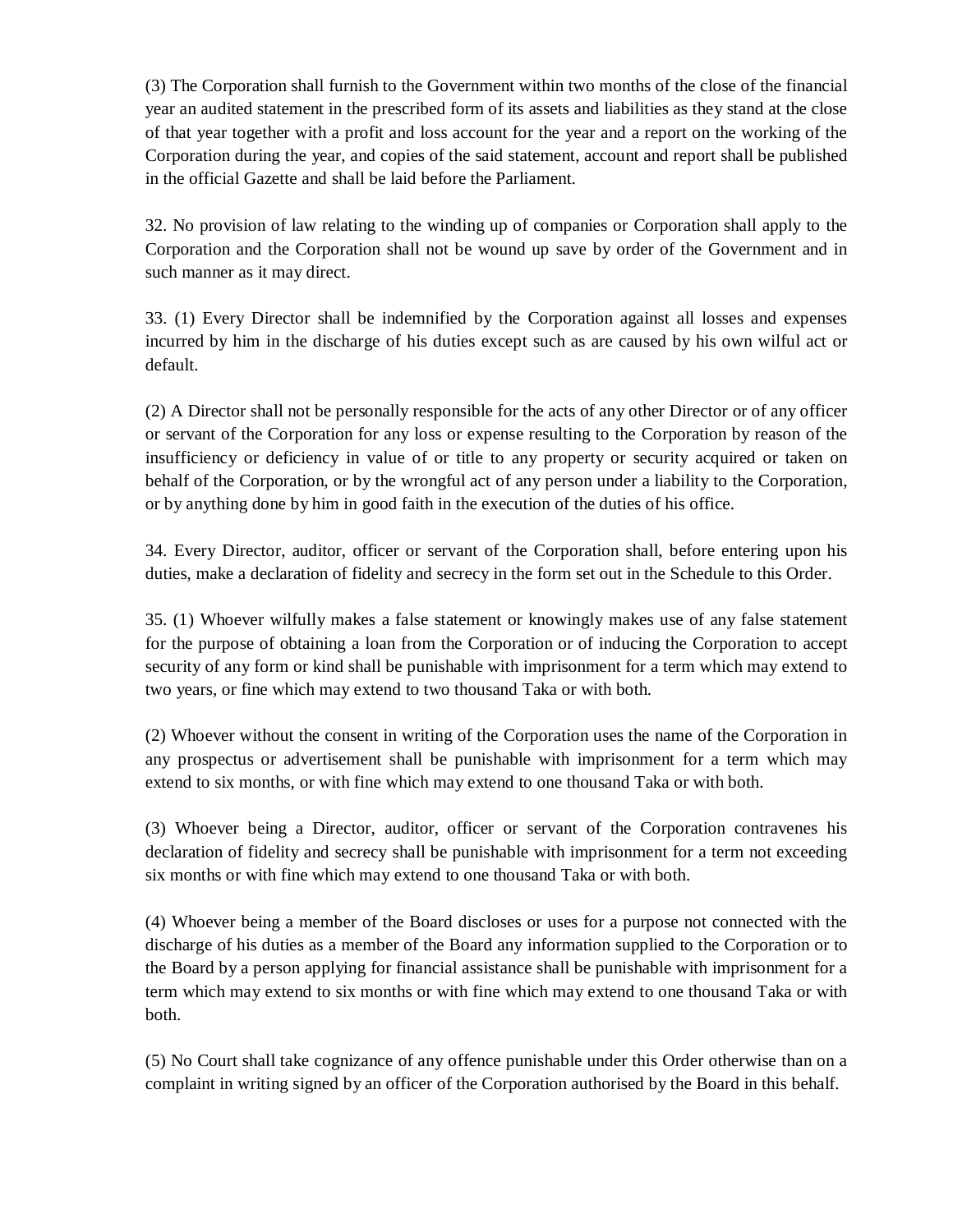36. The Government may make rules not inconsistent with this Order for the purpose of giving effect to the provisions of this Order, and where the rules framed under this Article are inconsistent with the regulations framed under the next succeeding Article the rules shall prevail.

37. (1) The Board may, with the previous sanction of the Government, make regulations not inconsistent with this Order to provide for all matters for which provision is necessary or expedient for the purpose of giving effect to the provisions of this Order.

(2) In particular and without prejudice to the generality of the foregoing power, such regulations may provide for-

(a) the calling of the meeting of the Board, fees for attending the meetings thereof and the conduct of business thereat;

(b) the manner and terms of issue and redemption of bonds and debentures by the Corporation;

(c) the conditions subject to which the Corporation may grant loans;

(d) the form and manner of determining the sufficiency of the security taken under clause (7) of Article 21;

(e) the form of returns and statements required under this Order;

(f) the recruitment of officers and staff of the Corporation, the terms and conditions of their service, the duties and conduct of such officers and staff and of the agents of the Corporation, the Constitution and management of provident funds for such officers and staff and all matters connected with any of these things;

(g) the disclosure of interest, direct or indirect of a Director of the Board in any application for loan;

(h) preparation of annual estimates of income and expenditure of the Corporation in the prescribed form and their submission to the Board and the Government for approval on prescribed date;

(i) the efficient conduct of the affairs of the Corporation generally.

(3) All regulations made under this Article shall come into force on the date specified in each case, and shall be published in the official Gazette and shall also be laid on the table of the Parliament.

38. Notwithstanding anything contained in any other law for the time being in force, on the commencement of this Order,

(a) all assets, rights, powers, authorities and privileges and all properties, movable and immovable, cash balances, bank deposits and all other rights and interests in or arising out of, such property of the House Building Finance Corporation established under the House Building Finance Corporation Act, 1952 (XVIII of 1952), shall stand transferred to and vested in the Corporation;

(b) all liabilities and obligations of whatever kind of the said House Building Finance Corporation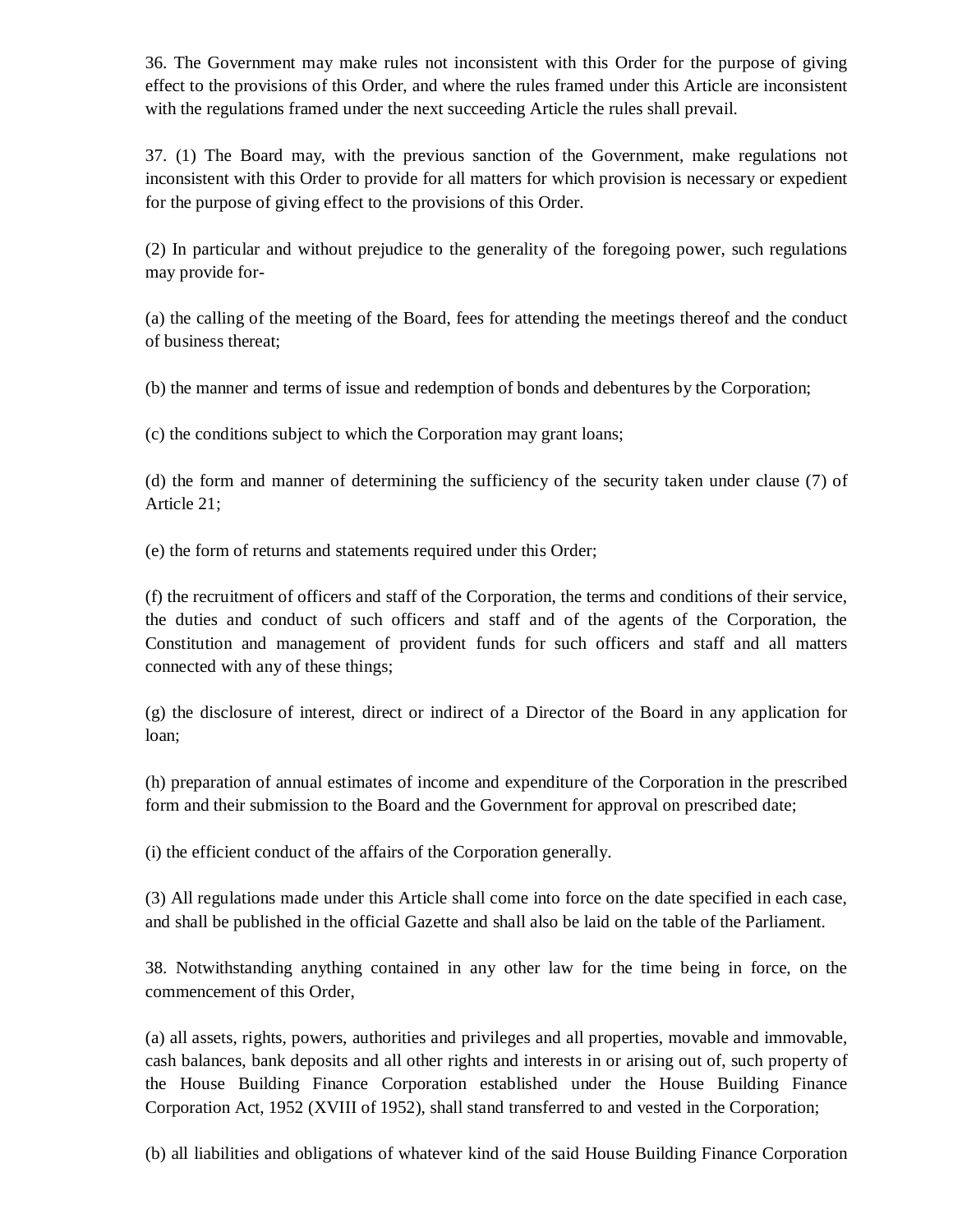subsisting within the territory of Bangladesh immediately before the commencement of this Order shall, unless the Government otherwise directs, be the liabilities and obligations of the Corporation;

(c) all suits and other legal proceedings instituted by or against the said House Building Finance Corporation unless the Government otherwise directs be deemed to have been instituted by or against the Corporation and may be continued or proceeded with accordingly; and

(d) all rules framed and regulations made, in exercise of powers conferred under the House Building Finance Corporation Act, 1952, hereby repealed, shall, unless repugnant to the subject or context, be deemed to have been framed or made under this Order.

39. The House Building Finance Corporation Act, 1952 (XVIII of 1952), is hereby repealed.